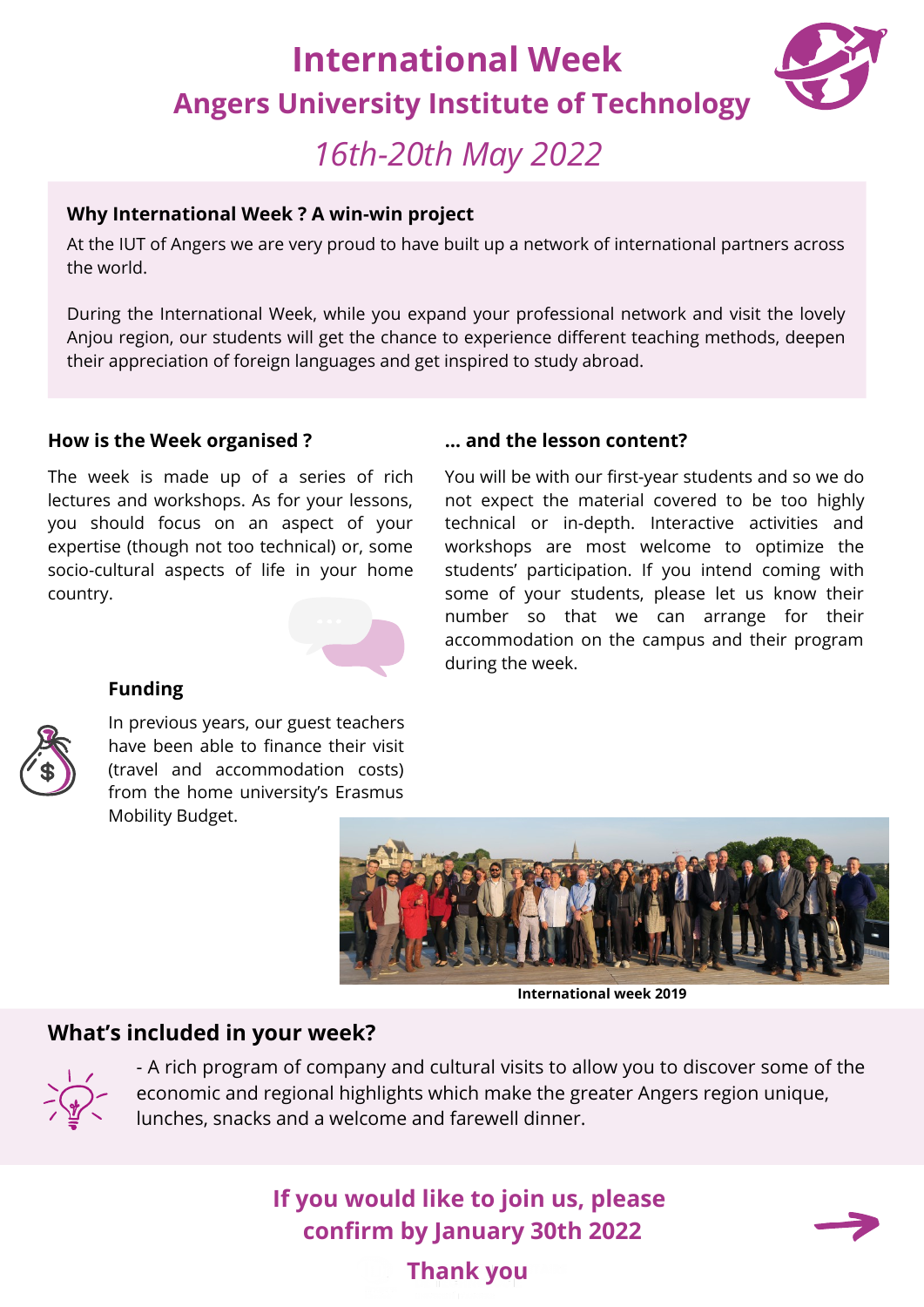## **16th-20th May 2022 International Week** Angers University Institute of Technology



### *Can you provide the following information in your email:*

- the name(s) and email address(es) of participants;
- the proposed topics for their lectures and/or seminars;
- the language of teaching if other than English.

## **Please reply to**

- **karima.thomas@univ-angers.fr** (Marketing)
- **helene.bonnin@univ-angers.fr** (Electrical Engineering and Industrial Computing)
- **john.cowles@univ-angers.fr** (Applied Biology)
- **isabelle.sohier@univ-angers.fr** (Business Administration)
- **christophe.bechade@univ-angers.fr** (Mechanical Engineering)
- **manuella.roupnel@univ-angers.fr** (Community Care)

**Please copy the international relations office in your message : dir-ri-iut@univ-angers.fr**

## **We look forward to hearing from you very soon. Thank you**

 $\emph{Further details and updates on: }\underline{\emph{http://blog.univ-angers.fr/internationalweekiutangers}_{\spim},\bar{\ }$  $\emph{Further details and updates on: }\underline{\emph{http://blog.univ-angers.fr/internationalweekiutangers}_{\spim},\bar{\ }$  $\emph{Further details and updates on: }\underline{\emph{http://blog.univ-angers.fr/internationalweekiutangers}_{\spim},\bar{\ }$